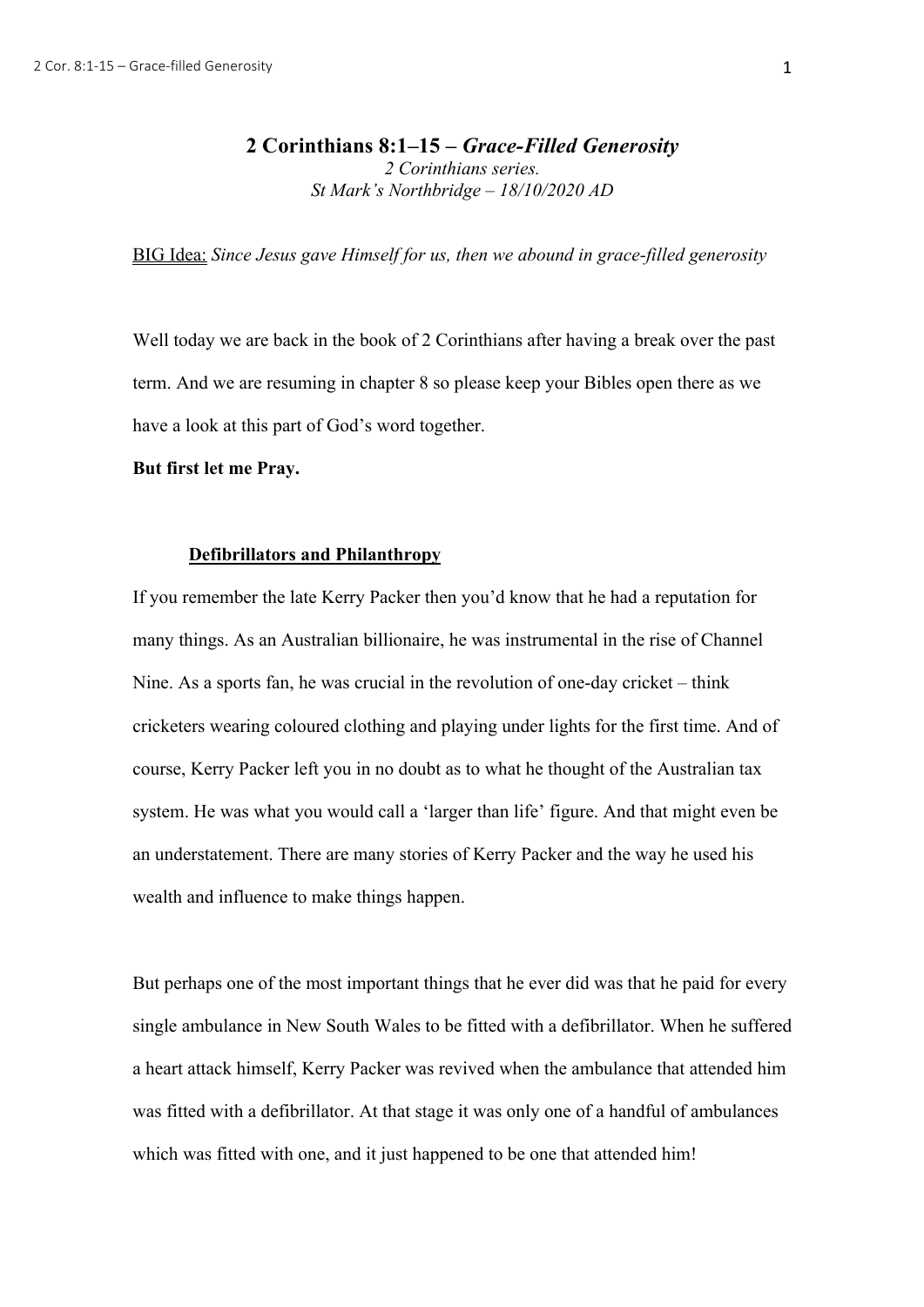You see, this event led Kerry Packer to make sure that every ambulance was fitted with a defibrillator. He was determined to fund such equipment so that lives could be saved. And as someone with the money, he was able to make it happen.

And while the world of billionaires giving away large sums of money for good causes might seem distant to us, the question of what motivates you to be generous is one that we can all relate to and consider.

When you think about your giving, what motivates you to be generous? What's your reason for being generous with your money or the things you own?

We might be generous out of duty or obligation. Or maybe because we want to make a difference, or 'do something good'. If we're honest, we might be generous out of pride or because we want to have a reputation of being generous. Or still we might be generous because that's just what we were taught or told to do. There are many reasons why we might be generous. But how does being a follower of Jesus shape this? What makes Christian generosity different?

Well that's what Paul addresses in this chapter and the next. And he's writing to the Christians in Corinth so they will have gospel-shaped and grace-filled generosity. And of course these are matters that we need to consider as well. We need to consider why we are to be generous with what God has given us.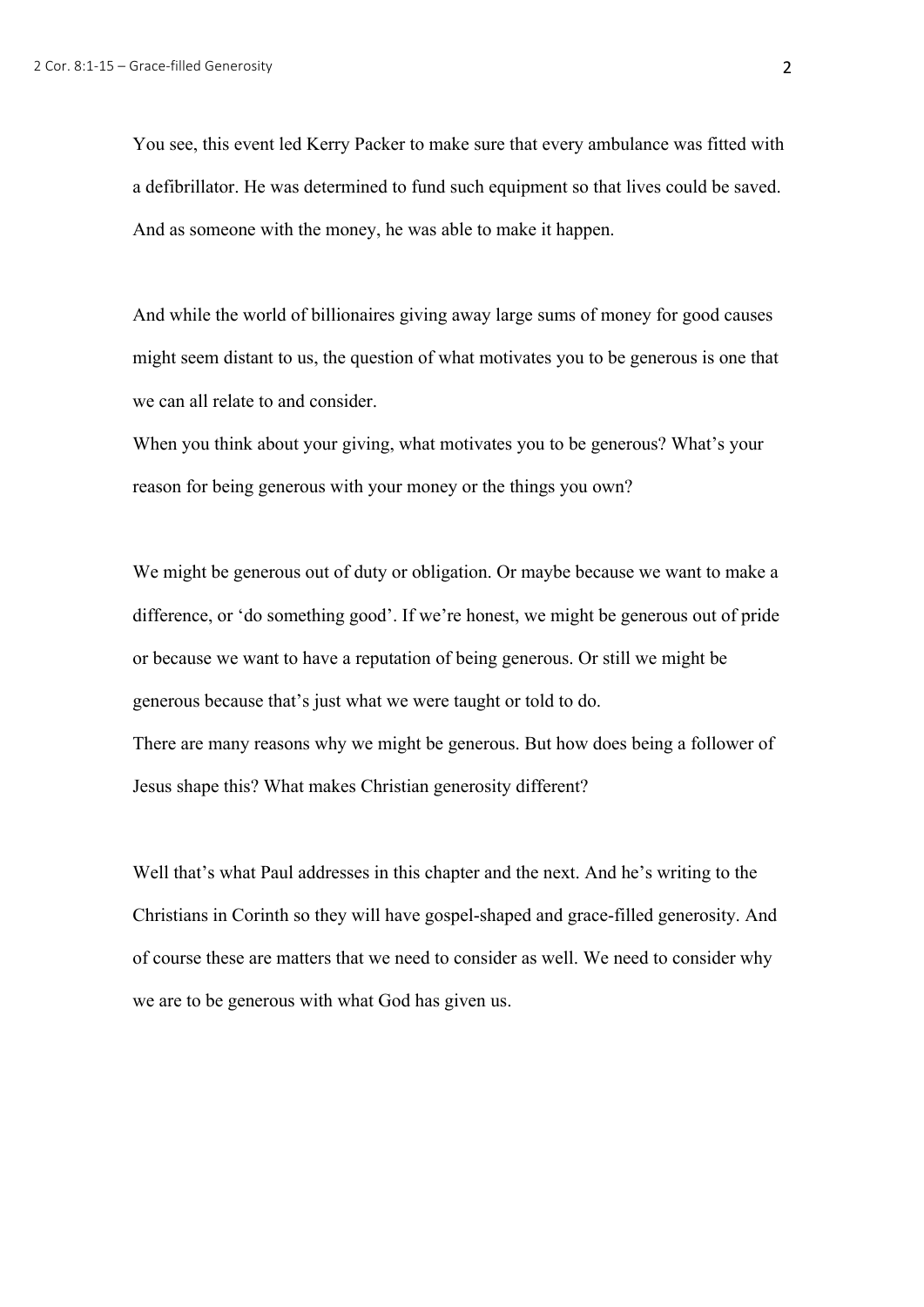Now, the topic of money and giving is an issue which polarises Christians. On the one hand, in some churches it can feel like Christians talk about money way too much.<sup>1</sup> Or on the other hand, this topic of money and giving is one that we might hardly ever talk about.<sup>2</sup> Any my impression is that we probably don't talk about it nearly enough as Christians, especially as part of our godliness.

But either way, in this passage we have one or the Bible's clearest teachings on generosity and why Christians are to give. So there's no avoiding it.

# **The Macedonian Model of Generosity (8:1-5)**

So as we turn to our passage, Paul writes to the Corinthians and starts by telling them about another group of Christians: the churches in Macedonia. And they are a model of grace-filled generosity.

Paul says there from verse 1:

*And now, brothers and sisters, we want you to know about the grace that God has given the Macedonian churches. 2 In the midst of a very severe trial, their overflowing joy and their extreme poverty welled up in rich generosity.*

So in the midst of hardship, these Macedonian Christians gave generously. We don't know what the exact hardship was. We read there that they experienced "extreme poverty". So it's affected them financially.

 $1$  It can seem like the extent of being a Christian seems to be all about how you use your money and how much you give. And there can be a cynicism of some churches because all they ever seem to do is ask people for more money.

 $2\,\text{We can neglect to talk about because we assume that everyone is giving enough and so there's no need.}$ to talk about it. Or that it's a personal matter and too embarrassing to talk about.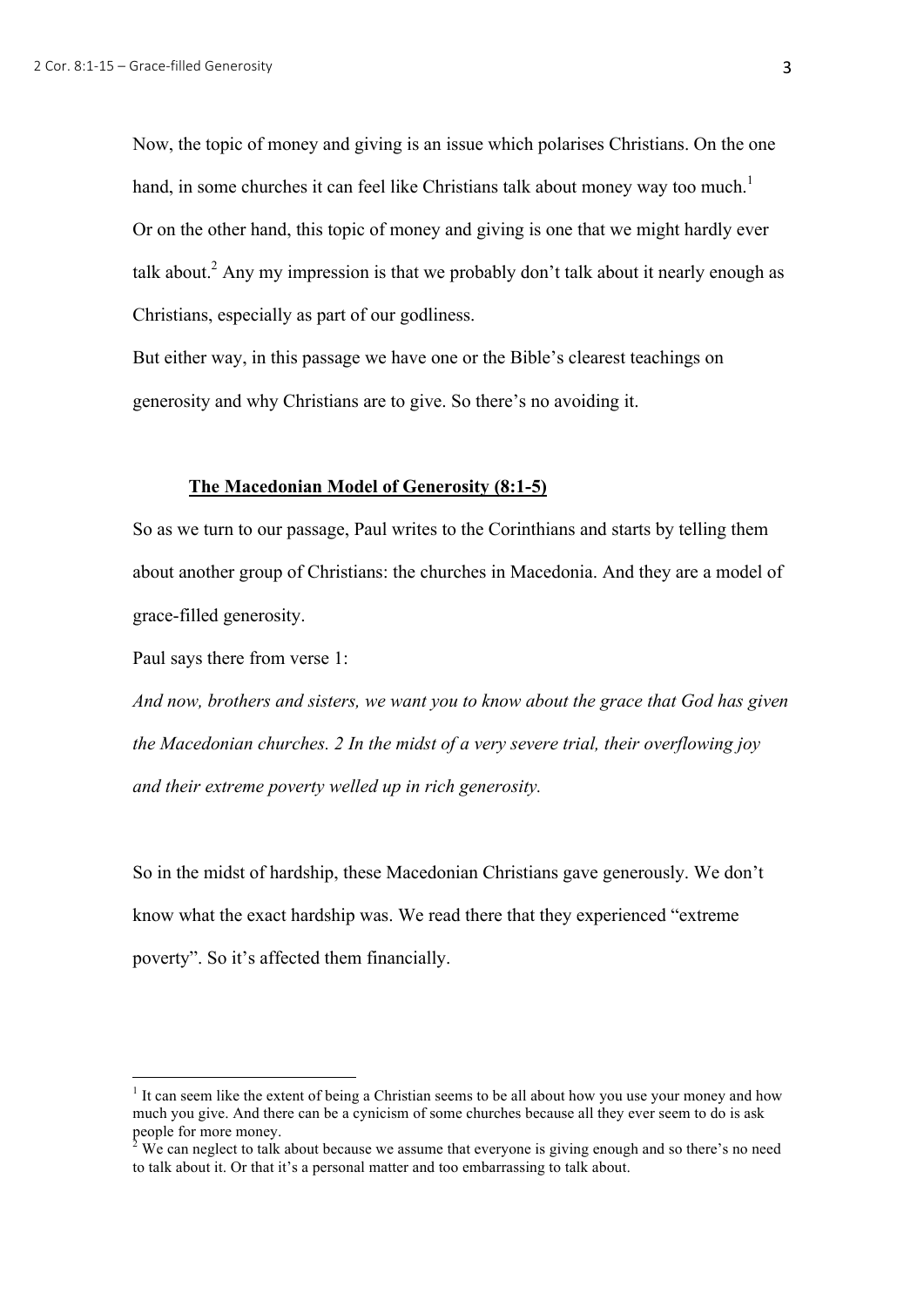And yet, they had **joy** and this overflowed into them being generous. Not the kind of thing you'd expect from people going through severe trials. They just kept going. They just kept giving and being generous.

In the movie *Finding Nemo*, there's a memorable line from Dory where she says: "When life gets you down do you wanna know what you've gotta do? Just keep swimming. Just keep swimming". You'd think the Macedonian Christians would be saying to each other, "Just keep giving. Just keep giving" as they went through this trial. And they gave even more!

We see there in verse 3: *that they gave as much as they were able, and even beyond their ability.*

Now that's radical generosity! They didn't shut up shop but they doubled down and gave even more. Beyond their ability and capacity!

What the Macedonians did seems to echo the poor widow in the temple who gave two small copper coins – everything that she had. And Jesus said that: *she, out of her poverty, put in everything—all she had to live on."3*

Right here Jesus could be saying those exact words of the Macedonians.

And what the Macedonians did came from their desire to serve God's people. In verse 4 we read that they *urgently pleaded with us for the privilege of sharing in this service to the Lord's people.*

 $3$  Mark 12:41-44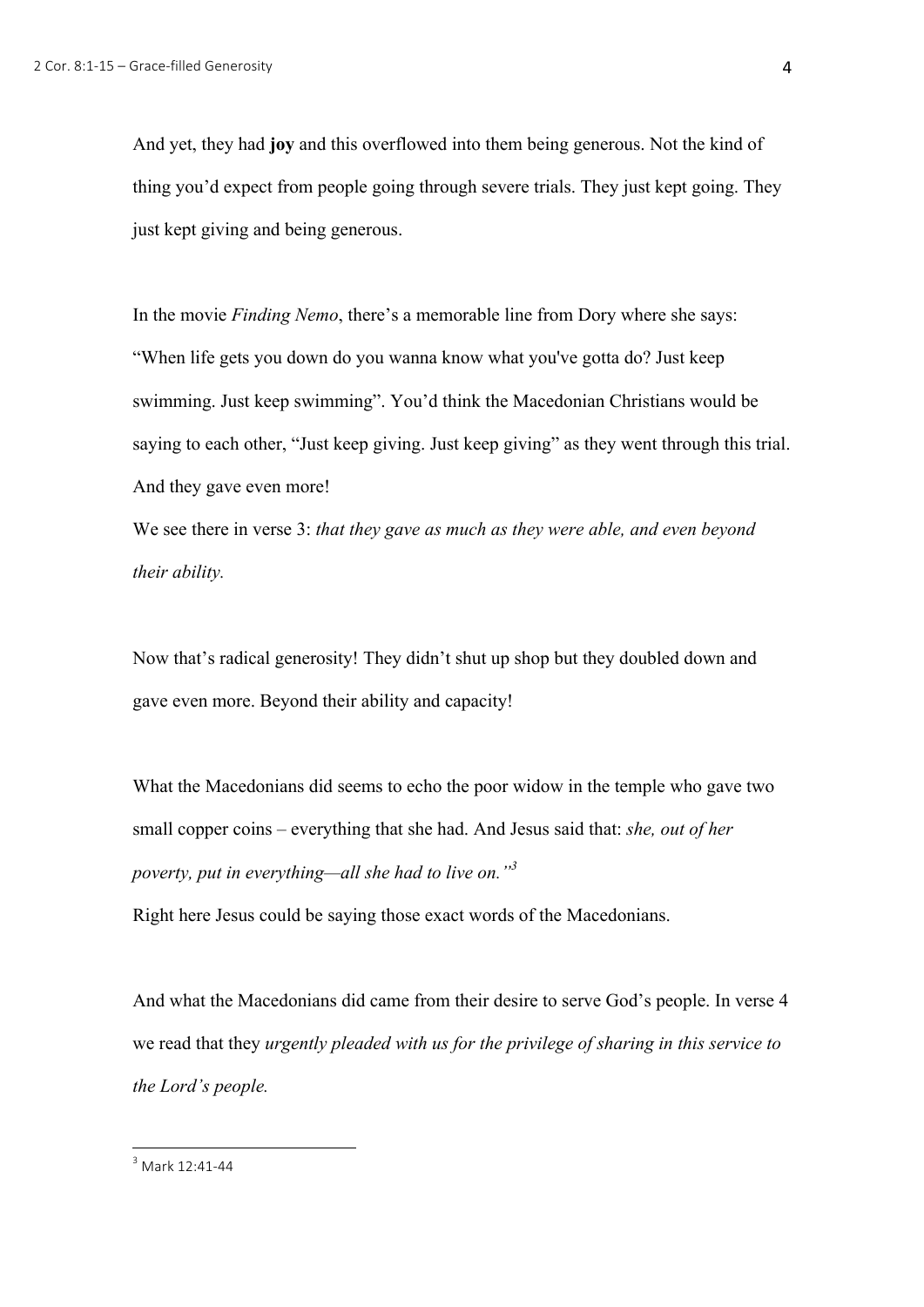No matter what they were going through, they still wanted to put others' needs before their own. They saw serving other believers and giving to them as a privilege. Not a chore, or a burden, or an obligation. But a privilege. That even in the midst of a severe trial they still wanted and desired to serve others.

Now that certainly challenges our attitude towards others when we fall on tough times. So often when hardship hits, we are told to just make sure our own needs are being met. But how often do we keep looking out for others, even when we're doing it tough ourselves?

You can see why Paul highlights the Macedonians as the model of generosity. Their response to hardship and trial was so unusual! It was so unselfish. It was an act of God's grace in their lives which resulted in their act of goodness to others, even in such adversity.

#### **Excel in Generosity (8:6-7)**

And Paul holds up these Macedonians as an example because he wants the Corinthians to imitate them. Like the Macedonians, he wants the Corinthians to excel in generosity. He wants them to abound and overflow in generosity.

We see there in verse 6 that Paul has sent Titus to Corinth so that the Corinthians would also complete this act of grace. That the Corinthians too would be generous just as the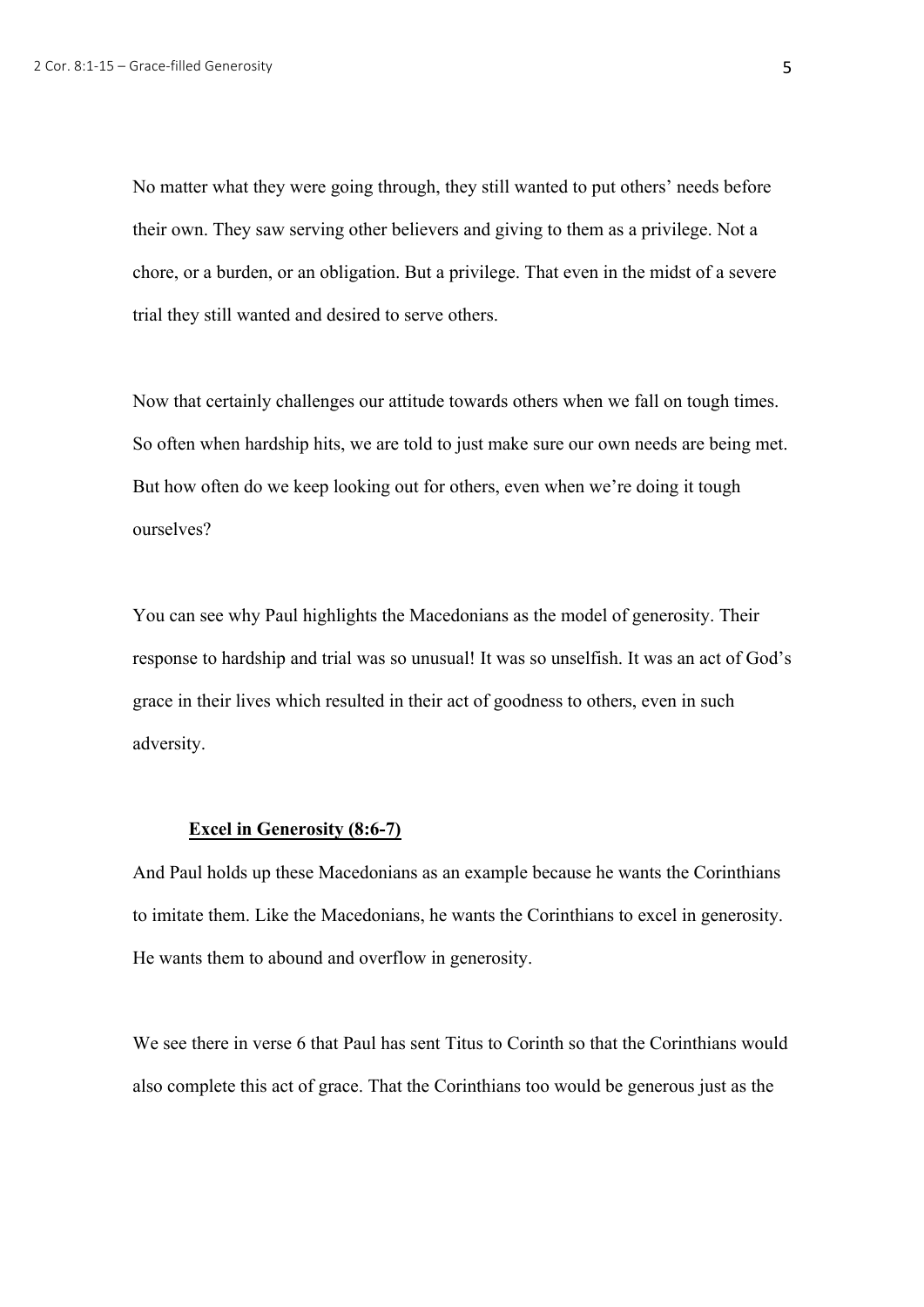Macedonians were. And that's because giving generously is a matter of godliness and Christian discipleship. In verse 7 Paul says:

*7 But since you excel in everything—in faith, in speech, in knowledge, in complete earnestness and in the love we have kindled in you – see that you also excel in this grace of giving.*

So giving and being generous is something to excel in – something that you want to see more and more of in your Christian life. Just like faith, speech, knowledge, earnestness, and love are things to be abounding in, so is being generous. Being a Christian in the way you are generous and use your money is important. It is something to excel in.

You see there are many things that we want to improve and excel in. You might want to excel in your profession or job so you can be more proficient. You might want to excel at being a better parent. You might want to excel at school and do well in the HSC. You might want to excel on the sports field or improve your fitness.

And as a Christian there might be areas of godliness that you want to grow in. You might want to grow in being patient and compassionate towards others, being gracious in the way you speak, being pure in your thoughts and desires, being loving and kind towards others. All good things to excel in.

But as a Christian, how often do you consider generosity and giving as something to excel and grow in?

If I'm honest, generosity is not one of the first things that comes to my mind when I think of an area of godliness to excel and abound in. But Paul is holding up generosity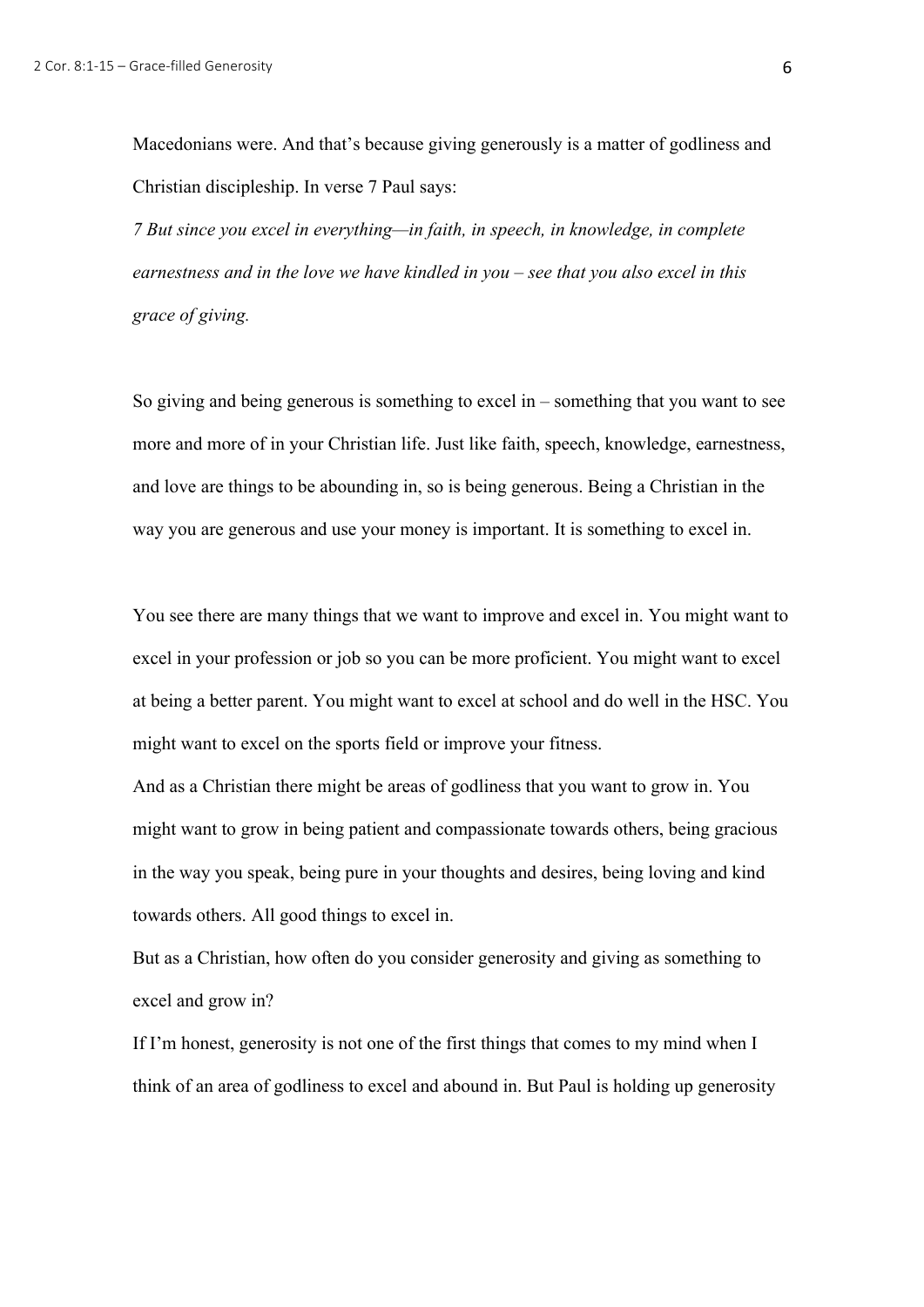and giving as being an important part of our godliness. Something we should seek to excel in.

So as brothers and sisters, it means that generosity and giving, and our use of money isn't a taboo topic that we never talk about. In fact, as we seek to grow in our godliness together, as we seek to excel in being generous, then it's right and proper that we ask each other how we are going in being generous.

So we are to excel in being generous.

And what will enable this is to have the right motivations and reasons.

### **The True Motivation for Generosity (8:8-9)**

What will truly motivate Christians to be generous is the condition of their hearts. That's why in verse 8 Paul says to the Corinthians:

*8 I am not commanding you, but I want to test the sincerity of your love by comparing it with the earnestness of others.*

For Paul, he wants the Corinthians to be generous not by commanding them, or sending them on a guilt trip, but by having hearts that desire to love others. And it's interesting that he does this by comparing their desires with that of others. He's giving the example of the Macedonians in order to stir their hearts. To see how the Corinthians compare with the generosity of the Macedonians.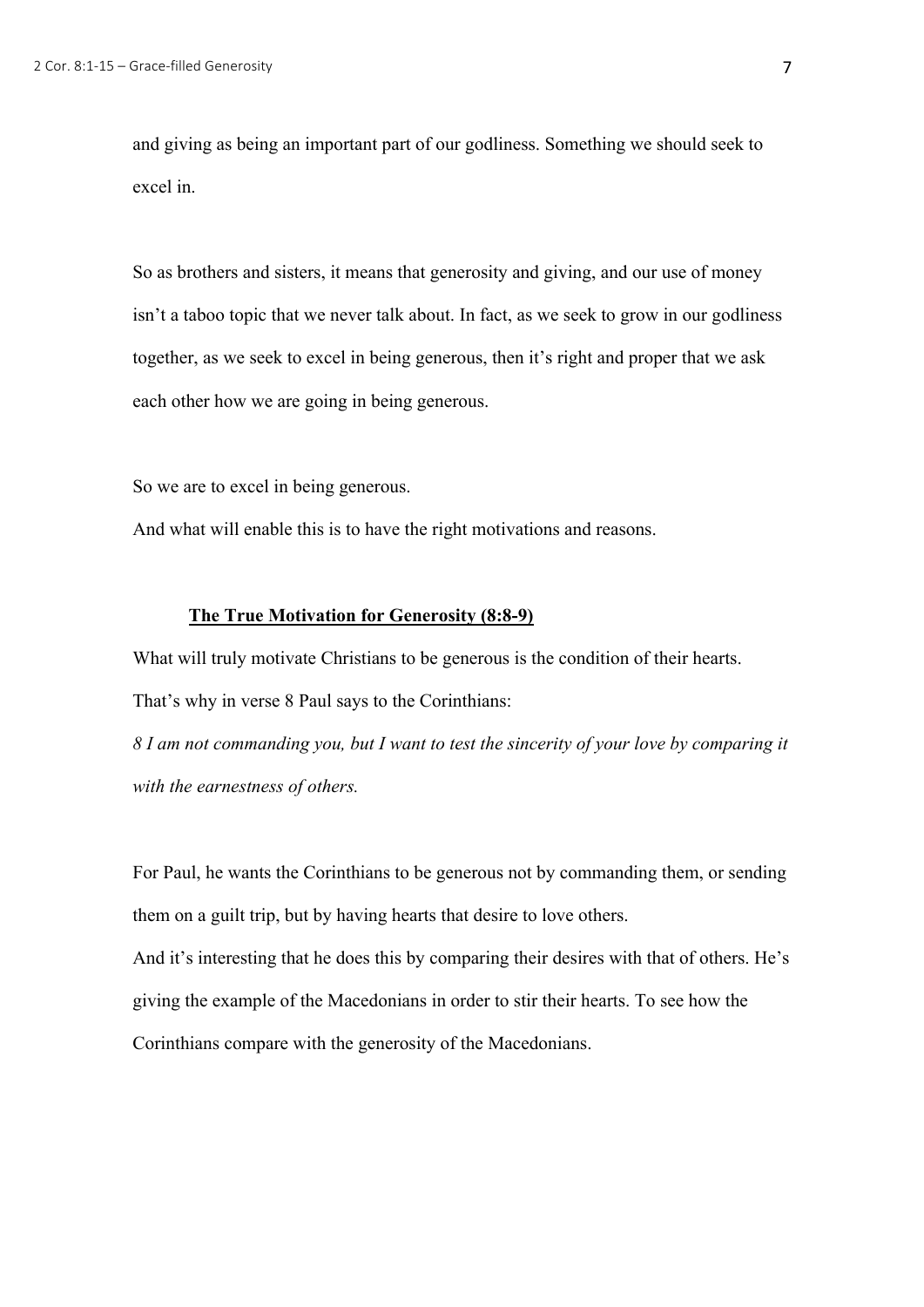But ultimately Paul wants the Corinthians to see the reason **why** the Macedonians are generous. Their generosity came as result of knowing the gospel of God's abundant generosity in sending Jesus.

This gospel of God's generosity where in verse 9:

*9* (the) *Lord Jesus Christ, that though he was rich, yet for your sake he became poor, so that you through his poverty might become rich.*

Christian generosity stems from the generosity of Jesus. That in the gospel we see how Jesus left the riches of heaven and came to earth. And he came as a man and died a humiliating death on the cross for sinners like us – people who are completely bankrupt before God, with nothing to offer him. And yet in his death Jesus paid the debt of our sin that we could never repay to God. And through his death we go from the poverty of being peasants in our sin, to being in the king's household.<sup>4</sup> The gospel is a message of generosity. Of God's grace. God's generosity to us who don't deserve it.

And it's that generosity from Jesus that shapes Christian generosity and giving to others. Since Christ has served us and has given himself for us, then we count it a privilege to serve and give ourselves to others.

So Christians aren't generous because of duty, or obligation, or guilt or compulsion, or because we want to have a reputation of being someone who is generous.

 $4$  The Prodigal Son – goes from being out with the pigs to welcomed home into his father' house and the robe put on him  $-$  (Luke 15)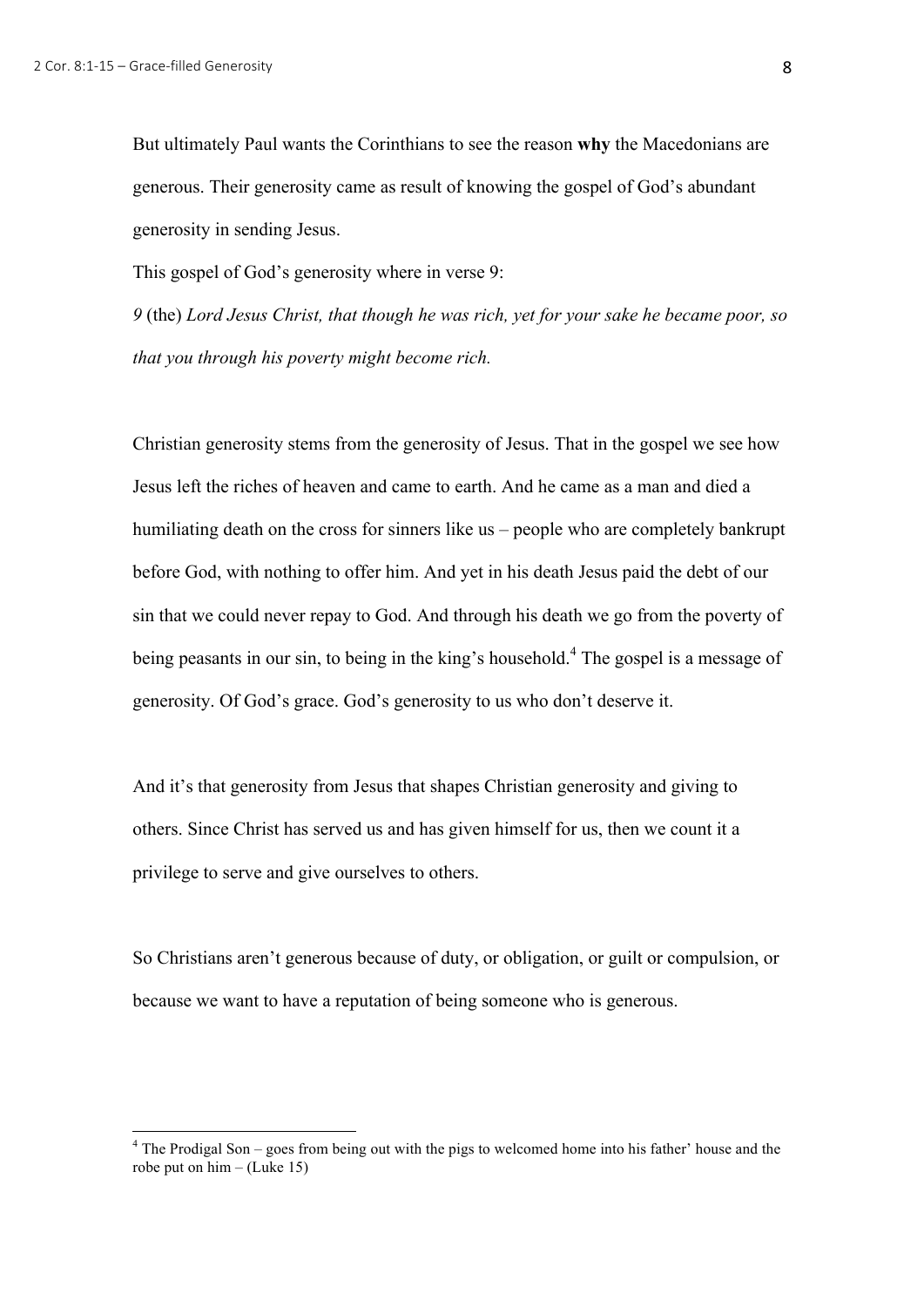We are motivated by God's grace to us. Our reason for being generous is because of Jesus. Our generosity is cross-shaped generosity. It's out of our love for Jesus and what He has done for us that we will want to give to others.<sup>5</sup>

So the Lord Jesus and his generosity in giving himself on the cross is our motivation for generosity and giving.

### **Enacted Generosity (8:10-12)**

 

So having the right foundation for being generous and giving is important.

But so is following through on your intentions. Not just having the desire, but to also act on your intentions to be generous.

And that's what Paul urges the Corinthians to do. As an apostle of Jesus, his judgment and opinion to them is to not just have the desire, but to actually give generously. That's what he points to in verse  $10$  – that in the previous year the Corinthians began to desire to be generous. And so in verse 11 they are to:

*… finish the work, so that your eager willingness to do it may be matched by your completion of it, according to your means.* 

Their eagerness to be generous is to be matched by their action. They are to follow through on their plans to give generously.

<sup>5</sup> Even when we see examples of other Christians and their generosity – like the Macedonians, or even fellow Christians you personally know – it highlights God's grace to them. That God has so moved in people by the gospel of Jesus that it has led them to overflow with generosity. And so it should be with us too!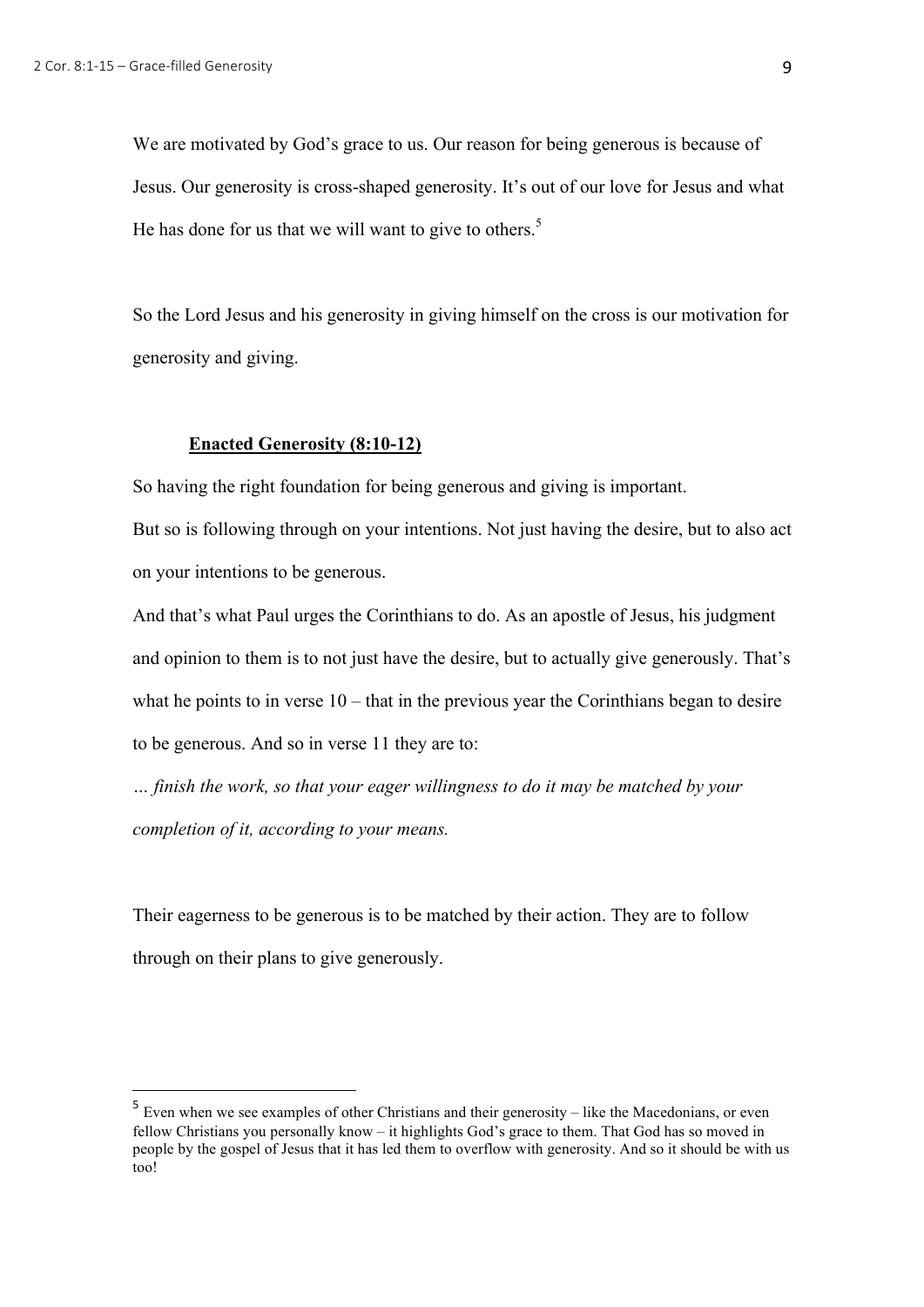And I'm sure this is something we all understand. That we all have plans and intentions to do things – including hopefully being generous with what God has given us. But all too often we don't follow through on our plans and intentions. And often it's the busyness of life which stops us.

So brothers and sisters, if your has been gripped by God's grace in the Lord Jesus, can I urge you to follow through on your intentions to be generous. And I think there are two practical things to help us follow through on being generous:

The first thing is to give yourself to the Lord in prayer. When it comes to considering your generosity, ask God to give you a heart that desires to be generous – a willingness to love others with what God has given you. Ask God to give you a heart and a desire that is shaped by His grace.

And the second thing is to set aside some time to work out how you can be generous – some time to work out our giving and how we are going to be generous with what God has given us. This might be something you do once a year or more frequently. And you might do this as part of a season of life admin or as you work out your household budget. You might want to put down a date in your calendar to do this. But the point is to make the time to work out how you can be generous so that you will actually follow through on your intentions. If we want to be people who enact generosity, then we've got to be deliberate. Otherwise we just won't get around to it, no matter how good our intentions are.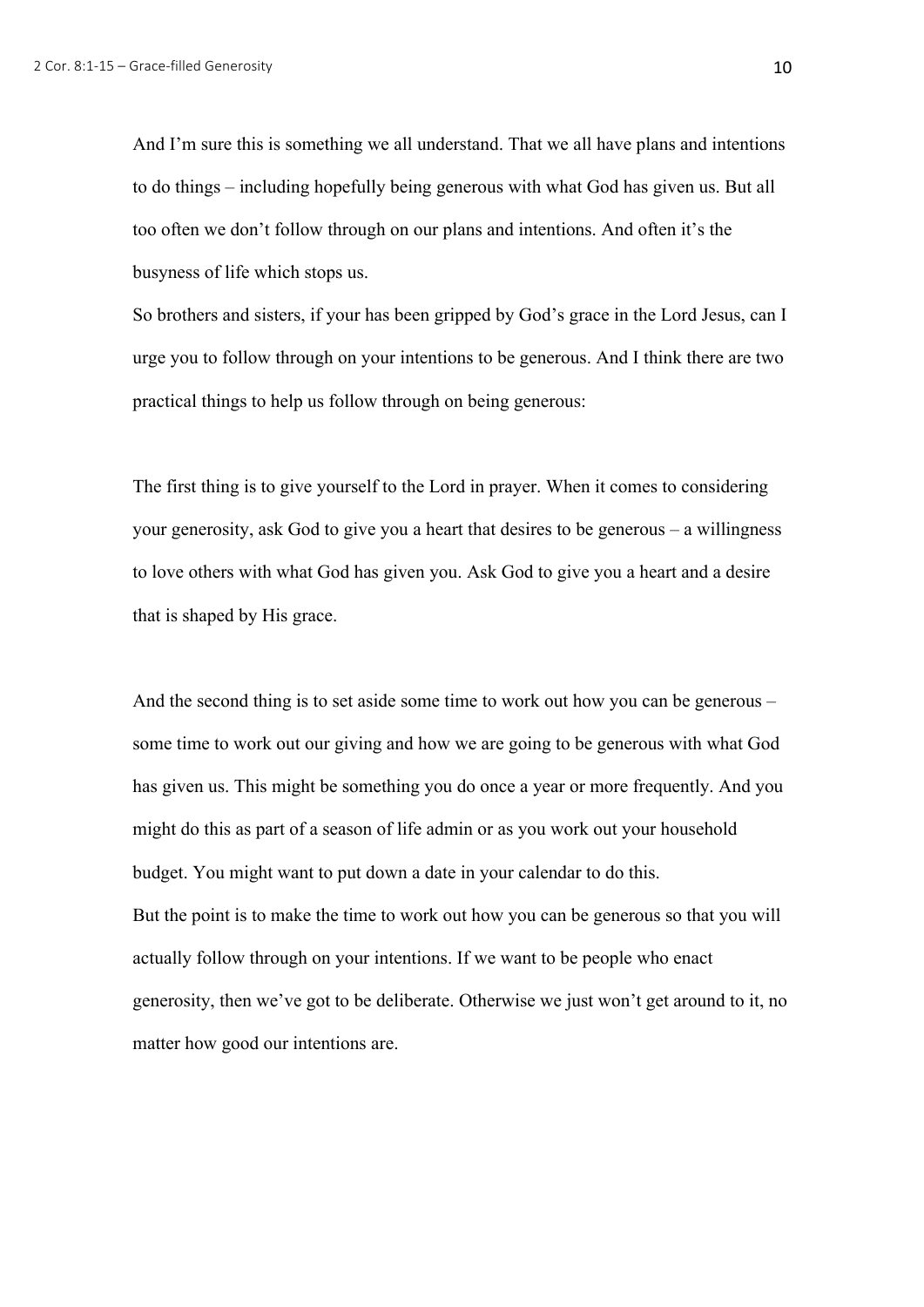And back in 2 Corinthians chapter 8 we see there at the end of verse 11 being generous is *according to your means.*

So generosity and giving is for everyone – no matter how much or how little you have. It's not about reaching a certain level of income before you can start being generous. No, it's about having a heart that wants to be generous with as little or as much as God has given you. And not just having the intention or desire, but following through and actively being generous.

So generosity is to be enacted, not just desired.

## **Interdependent Generosity (8:13-15)**

And Christian generosity is seen in the way God's church looks out for one another – wherever they may be. As God's church we are not independent self-contained units but we are **inter**dependent. We need God and one another. Firstly we are dependent on God. Everything that we have comes from His hand. But secondly we rely on one another as God's people. And that fellowship shapes our generosity towards each other since we are interdependent.

And in the last few verses Paul shows how this interdependent generosity plays itself out. From verse 13 he says to the Corinthians that the purpose of Christian generosity is: *not that others might be relieved while you are hard pressed, but that there might be equality.*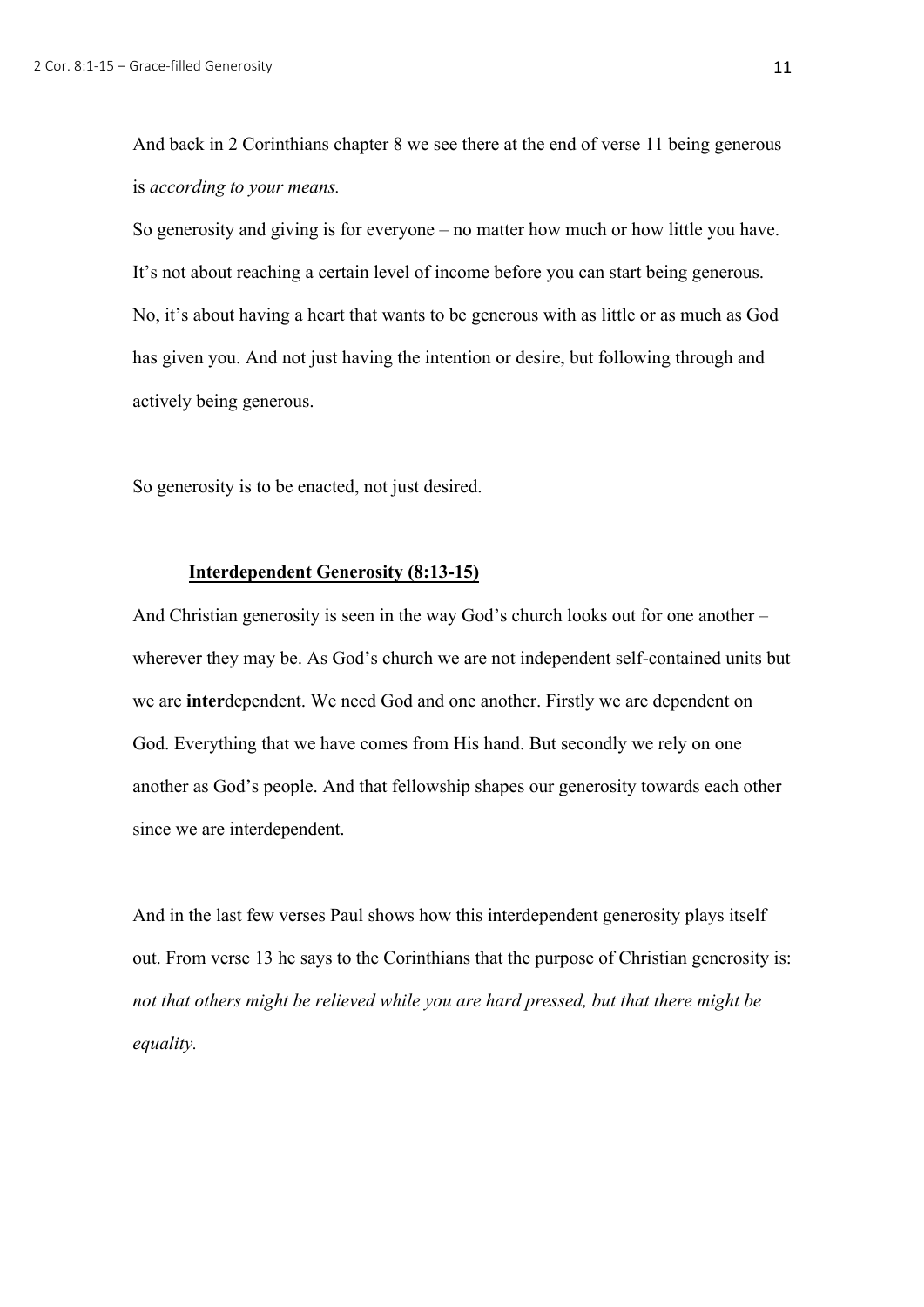Being generous is not about one group of people experiencing hardship and others having relief. No, it's about equality.

And for the Corinthians, as Paul says to them in verse 14, at the moment they have a surplus. They have more than enough to get by. And so, that means they are able to supply the needs of those who have less.

Now this emphasis on "equality" by Paul can make it seem a bit like he's writing a chapter in a Socialist manifesto. That he is wanting all Christians to have the exact same living standard. And that if you are a Christian who happens to be more wealthy than others, then it's not right and something to be ashamed of.

But I don't think Paul is saying that. His desire is for all Christians, no matter how wealthy they are to have a willingness to be generous and to see that other Christians are looked after. That there is a desire and motivation to help other Christians because of God's grace and your Christian fellowship, not out of coercion or guilt or by having your assets seized and given away forcibly.

But let's also not lose the force of what Paul is teaching here. If you are in a position where you have more than others, then remember as a Christian your posture must be one of generosity. And even more so if you have plenty while others are in need. If God has given you an abundance, and let's face it, that's us here in Australia, then we have the privilege of supplying the needs of other saints who have less. And we do this because of Jesus. He was rich, and yet for our sake he became poor so that by his poverty we might become rich.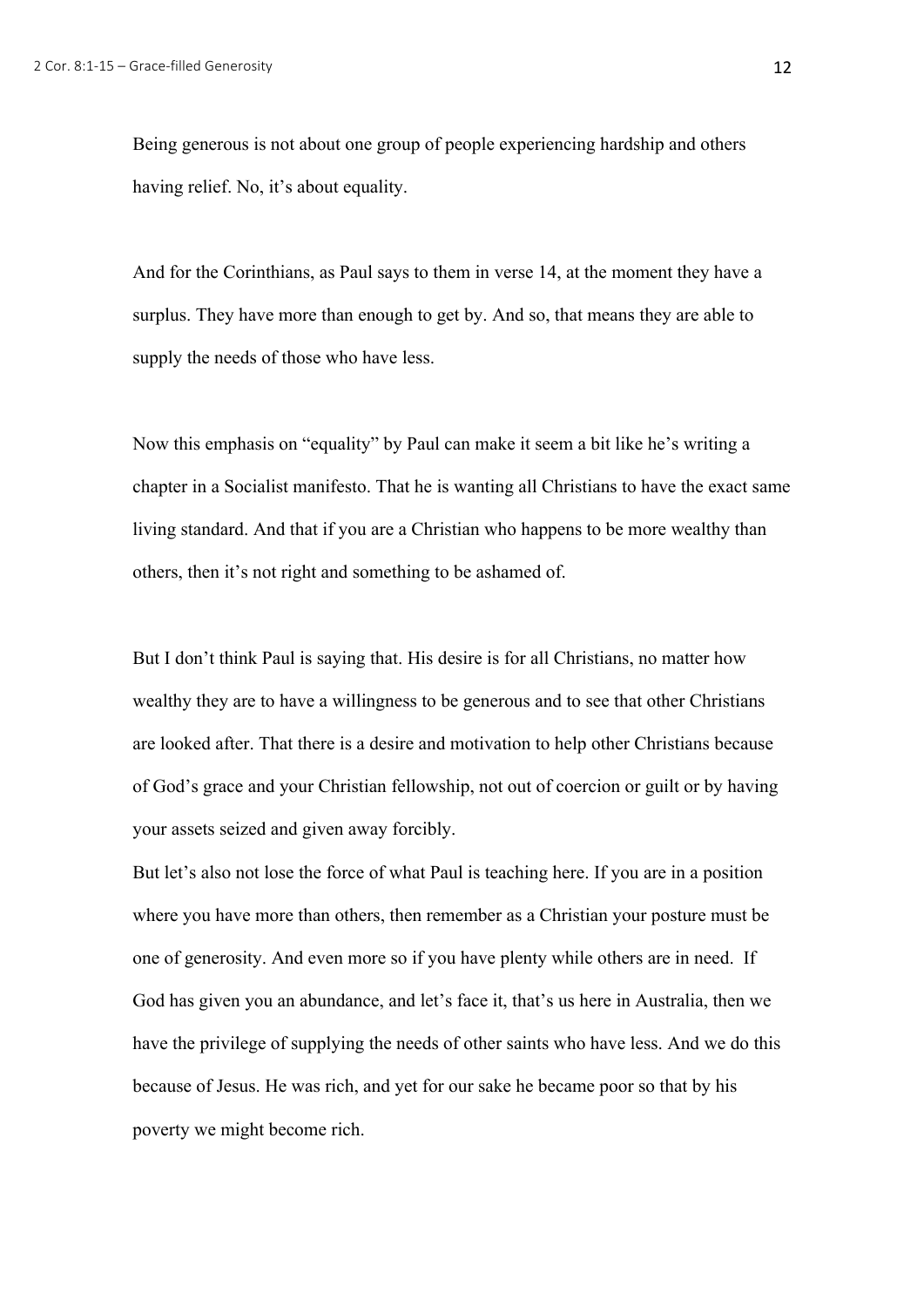And that's why it's encouraging to see the many mission partners that we partner with here at St Mark's. That as a church we are part of something much bigger than ourselves. We are in fellowship with other Christians around the world as we give financially to them. That our plenty and abundance here in Sydney can supply the needs of others around the world.

It's an example of how interdependent we are as Christians and how our generosity and giving reflects this.

Now as we finish I want to share with you how this 2 Corinthians grace-filled interdependent generosity can be seen right here in our city – and not too far from us in Northbridge.

You might know that here in Sydney in the south west there are a number of churches which are small and struggling, and dying in some cases. For many reasons these churches struggle to pay the bills and fund their ministries.

And a church here on the north shore, not too far from here, realised that they had an abundance. That God had given them plenty – financially and with mature Christians – people who were trained and equipped for ministry. And so this church firstly prayed for the work of the gospel in south west Sydney. And it led to this church generously deciding to fund some of the ministries of a church in the south west. But it didn't stop there, this church on the north shore sent one of their assistant pastors to lead this church. And they funded his ministry for several years. Out of their own pocket. And